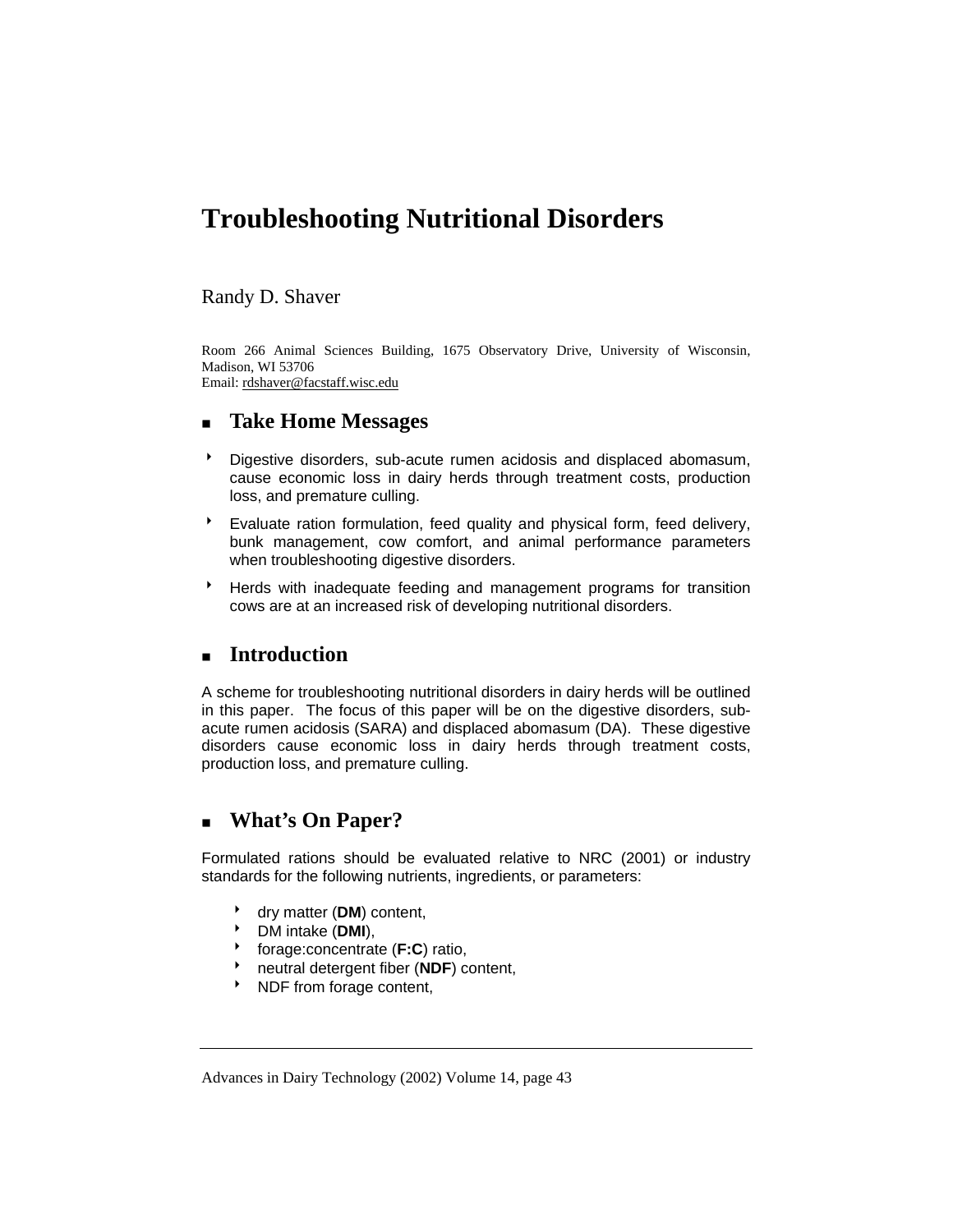- 8 effective and physically-effective NDF content (**eNDF** and **peNDF**, respectively),
- 8 non-fiber carbohydrate (**NFC**) content,
- $\cdot$  starch content, and
- buffers (yes or no?) and feeding rate (?).

## **How Do The Feedstuffs Look?**

The feedstuffs should be evaluated for the following:

- **BET** DM content of wet ingredients,
- nutrient composition,
- processing of grains and protein supplements,
- particle size of forages and grains,
- smell and fermentation analysis of silages,
- $\cdot$  spoilage,
- $\bullet$  bunk stability (i.e. heating),
- molds, and
- **b** mycotoxin analyses.

# **What's Coming Out Of The Mixer?**

The total mixed ration (**TMR**) should be evaluated for the following:

- DM content,
- **b** errors in ingredient feeding rates,
- errors in wet ingredient DM measurements or ration adjustments,
- scale calibration,
- **b** nutrient composition, and
- $\rightarrow$  particle size.

#### **What's In The Bunk?**

The bunk mix and bunk management should be evaluated for the following:

- $\cdot$  type of bunk,
- **\*** separation during TMR dispensing,
- $\bullet$  sorting during eating,
- feed availability (refusal-yes or no? and percentage refusal?),
- feeding frequency,
- $\cdot$  feed access time,